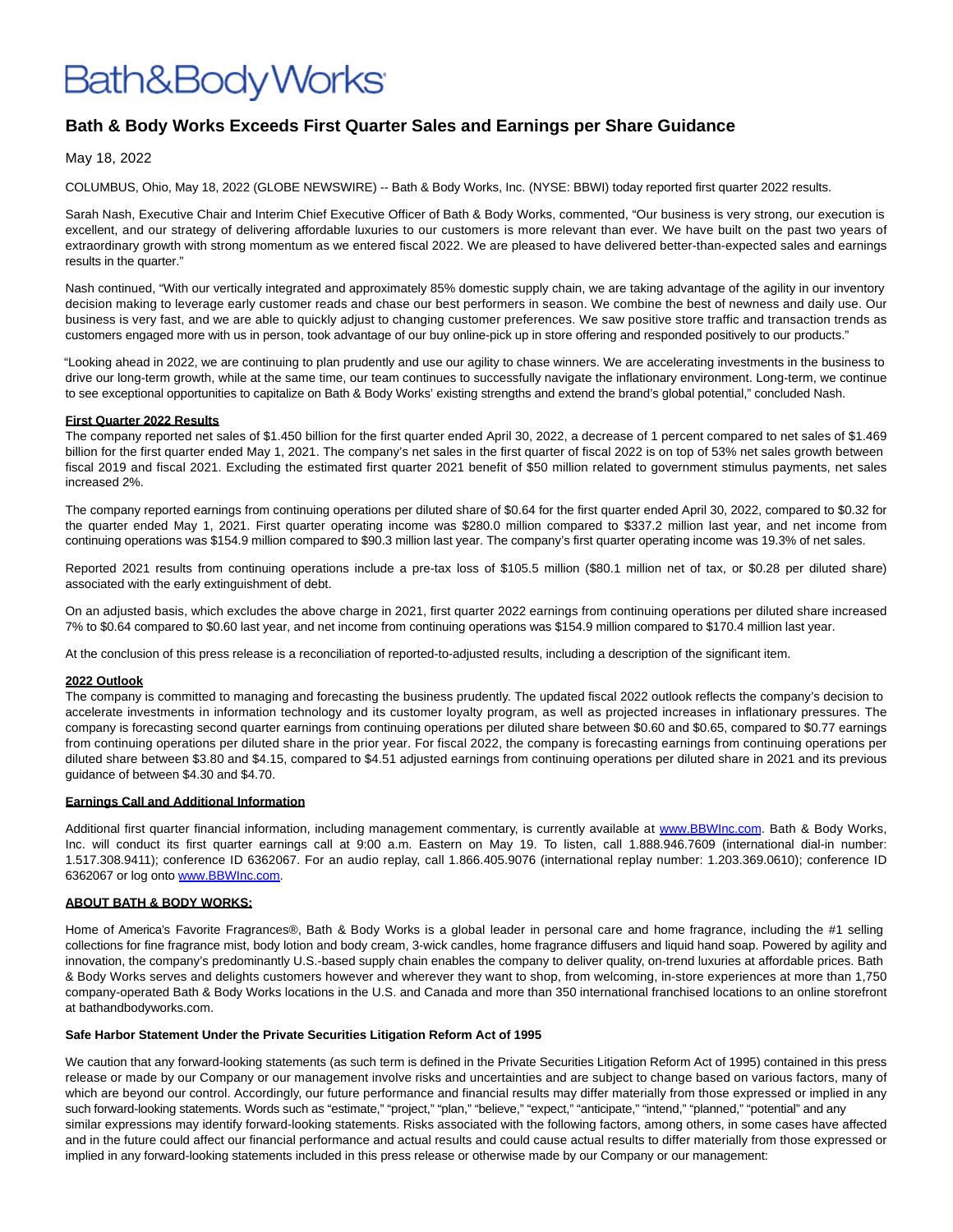- general economic conditions, inflation, consumer confidence, consumer spending patterns and market disruptions including pandemics or significant health hazards, severe weather conditions, natural disasters, terrorist activities, financial crises, political crises or other major events, or the prospect of these events;
- the COVID-19 pandemic has had and may continue to have an adverse effect on our business and results of operations;
- the seasonality of our business;
- the anticipated benefits from the Victoria's Secret & Co. spin-off may not be realized;
- the spin-off of Victoria's Secret & Co. may not be tax-free for U.S. federal income tax purposes;
- our dependence on Victoria's Secret & Co. for information technology services;
- difficulties arising from turnover in Company leadership or other key positions;
- our ability to attract, develop and retain qualified associates and manage labor-related costs;
- the dependence on store traffic and the availability of suitable store locations on appropriate terms;
- our continued growth in part through new store openings and existing store remodels and expansions;
- our ability to successfully operate and expand internationally and related risks;
- our independent franchise, license and wholesale partners;
- our direct channel business;
- our ability to protect our reputation and our brand image;
- our ability to successfully complete environmental, social and governance initiatives, and associated costs thereof;
- our ability to attract customers with marketing, advertising and promotional programs;
- our ability to maintain, enforce and protect our trade names, trademarks and patents;
- the highly competitive nature of the retail industry and the segments in which we operate;
- consumer acceptance of our products and our ability to manage the life cycle of our brand, develop new merchandise and launch new product lines successfully;
- our ability to source, distribute and sell goods and materials on a global basis, including risks related to:
	- political instability, wars and other armed conflicts, environmental hazards or natural disasters;
	- significant health hazards or pandemics, which could result in closed factories and/or stores, reduced workforces, scarcity of raw materials, and scrutiny or embargoing of goods produced in impacted areas;
	- o duties, taxes and other charges;
	- o legal and regulatory matters;
	- o volatility in currency exchange rates;
	- o local business practices and political issues;
	- delays or disruptions in shipping and transportation and related pricing impacts;
	- o disruption due to labor disputes; and
	- changing expectations regarding product safety due to new legislation;
- our geographic concentration of vendor and distribution facilities in central Ohio;
- our reliance on a limited number of suppliers to support a substantial portion of our inventory purchasing needs;
- the ability of our vendors to deliver products in a timely manner, meet quality standards and comply with applicable laws and regulations;
- fluctuations in foreign currency exchange rates;
- fluctuations in product input costs;
- fluctuations in energy costs;
- our ability to adequately protect our assets from loss and theft;
- increases in the costs of mailing, paper, printing or other order fulfillment logistics;
- claims arising from our self-insurance;
- our and our third-party service providers', including Victoria's Secret & Co. during the term of the Transition Services Agreement between Victoria's Secret & Co. and us, ability to implement and maintain information technology systems and to protect associated data;
- our ability to maintain the security of customer, associate, third-party and Company information;
- stock price volatility;
- our ability to pay dividends and make share repurchases under share repurchase authorizations;
- shareholder activism matters;
- our ability to maintain our credit ratings;
- our ability to service or refinance our debt and maintain compliance with our restrictive covenants;
- the impact of the transition from London Interbank Offered Rate and our ability to adequately manage such transition;
- our ability to comply with laws, regulations and technology platform rules or other obligations related to data privacy and security;
- our ability to comply with regulatory requirements;
- legal and compliance matters; and
- tax, trade and other regulatory matters.

We are not under any obligation and do not intend to make publicly available any update or other revisions to any of the forward-looking statements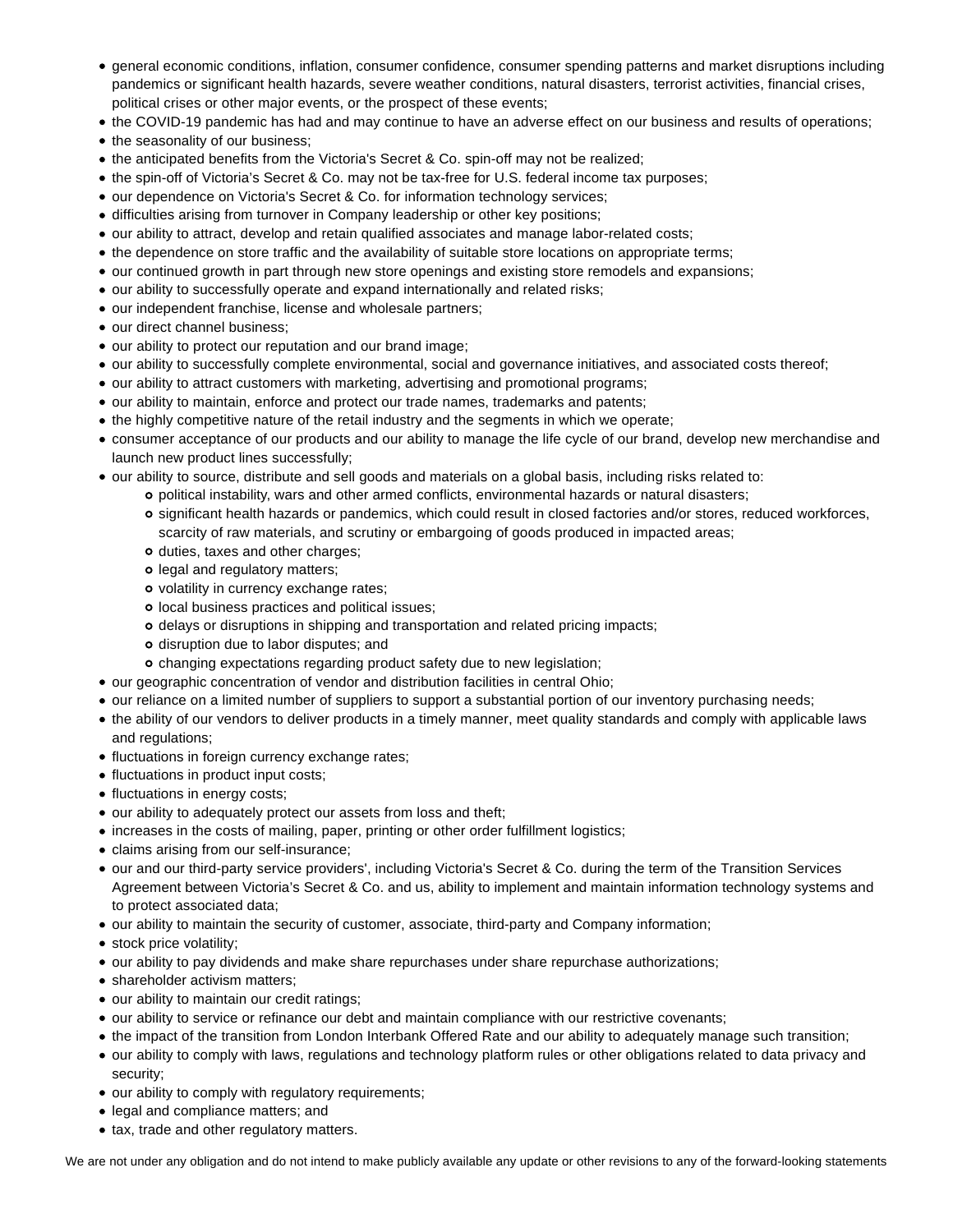contained in this release to reflect circumstances existing after the date of this release or to reflect the occurrence of future events even if experience or future events make it clear that any expected results expressed or implied by those forward-looking statements will not be realized. Additional information regarding these and other factors can be found in "Item 1A. Risk Factors" in our 2021 Annual Report on Form 10-K, as filed with the Securities and Exchange Commission, and our subsequent filings.

For further information, please contact:

Bath & Body Works, Inc.: Investor Relations **Media Relations** Media Relations [InvestorRelations@bbw.com](mailto:InvestorRelations@bbw.com) Tammy Roberts Myers

[Communications@bbw.com](mailto:Communications@bbw.com)

### **BATH & BODY WORKS, INC. FIRST QUARTER 2022**

# **Total Sales from Continuing Operations (Millions):**

|                                    | First<br>Quarter<br>2022 |  | First<br>Quarter<br>2021 | %<br>lnc/<br>(Dec) |  |
|------------------------------------|--------------------------|--|--------------------------|--------------------|--|
| Stores - U.S. and Canada           | \$<br>1.059.2            |  | 1,050.5                  | 0.8%               |  |
| Direct - U.S. and Canada           | 317.5                    |  | 349.2                    | $(9.1\%)$          |  |
| International <sup>1</sup>         | 73.2                     |  | 69.8                     | 4.9%               |  |
| <b>Total Bath &amp; Body Works</b> | 1,449.9                  |  | 1,469.5                  | $(1.3\%)$          |  |

 $1 -$  Results include royalties associated with franchised stores and wholesale sales.

## **Total Company-Operated Stores:**

|                                    | <b>Stores</b> |        |               |         |
|------------------------------------|---------------|--------|---------------|---------|
|                                    | 1/29/22       | Opened | <b>Closed</b> | 4/30/22 |
|                                    |               |        |               |         |
| <b>United States</b>               | 1,651         | 12     | (8)           | .655    |
| Canada                             | 104           | $\sim$ | $\sim$        | 104     |
| <b>Total Bath &amp; Body Works</b> | 1,755         | 12     | (8)           | 1,759   |

#### **Total Partner-Operated Stores:**

|                               | <b>Stores</b>            |    | <b>Stores</b>            |         |  |
|-------------------------------|--------------------------|----|--------------------------|---------|--|
|                               | 1/29/22<br><b>Opened</b> |    | <b>Closed</b>            | 4/30/22 |  |
| International                 | 317                      | 18 | $\overline{\phantom{a}}$ | 335     |  |
| International - Travel Retail | 21                       |    | $\overline{\phantom{0}}$ | 21      |  |
| <b>Total International</b>    | 338                      | 18 | $\overline{\phantom{0}}$ | 356     |  |

# **BATH & BODY WORKS, INC. CONSOLIDATED STATEMENTS OF INCOME THIRTEEN WEEKS ENDED APRIL 30, 2022 AND MAY 1, 2021 (Unaudited) (In thousands except per share amounts)**

|                                           | 2022 |           | 2021 |           |
|-------------------------------------------|------|-----------|------|-----------|
| Net Sales                                 |      | 1.449.910 |      | l.469.479 |
| Costs of Goods Sold, Buying and Occupancy |      | (781.334) |      | (727.781) |
| Gross Profit                              |      | 668.576   |      | 741.698   |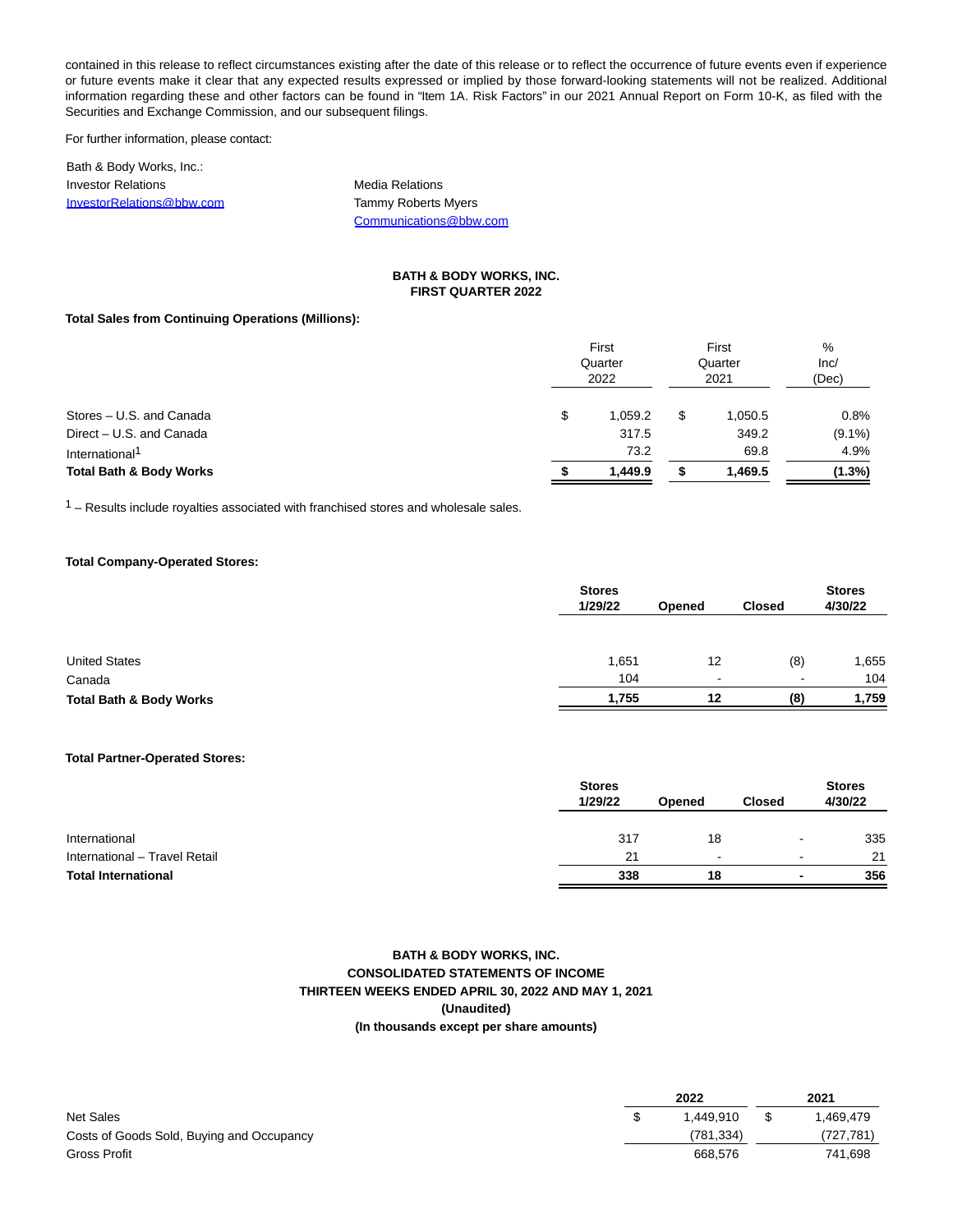| General, Administrative and Store Operating Expenses  | (388, 577) |           |    | (404, 535) |
|-------------------------------------------------------|------------|-----------|----|------------|
| Operating Income                                      |            | 279,999   |    | 337,163    |
| Interest Expense                                      |            | (89, 429) |    | (113, 701) |
| Other Income (Loss)                                   |            | 1,629     |    | (105, 186) |
| Income from Continuing Operations before Income Taxes |            | 192,199   |    | 118,276    |
| Provision for Income Taxes                            | 37,294     |           |    | 28,017     |
| Net Income from Continuing Operations                 | 154,905    |           |    | 90,259     |
| Income from Discontinued Operations, Net of Tax       |            |           |    | 186,357    |
| Net Income                                            |            | 154,905   |    | 276,616    |
| Net Income Per Diluted Share                          |            |           |    |            |
| <b>Continuing Operations</b>                          | \$         | 0.64      | \$ | 0.32       |
| <b>Discontinued Operations</b>                        | \$         |           |    | 0.66       |
| <b>Total Net Income Per Diluted Share</b>             |            | 0.64      | \$ | 0.97       |
| Weighted Average Diluted Shares Outstanding           |            | 243,237   |    | 284,461    |

# **BATH & BODY WORKS, INC. ADJUSTED FINANCIAL INFORMATION FROM CONTINUING OPERATIONS (Unaudited) (In thousands except per share amounts)**

|                                                                                         | <b>First Quarter</b> |         |      |           |
|-----------------------------------------------------------------------------------------|----------------------|---------|------|-----------|
|                                                                                         | 2022                 |         | 2021 |           |
| Reconciliation of Reported Net Income from Continuing Operations to Adjusted Net Income |                      |         |      |           |
| from Continuing Operations                                                              |                      |         |      |           |
| Reported Net Income from Continuing Operations                                          | \$                   | 154.905 | \$.  | 90.259    |
| Loss on Extinguishment of Debt                                                          |                      |         |      | 105.464   |
| Tax Benefit of Special Item                                                             |                      |         |      | (25, 337) |
| Adjusted Net Income from Continuing Operations                                          |                      | 154.905 |      | 170,386   |
| Reconciliation of Reported Earnings from Continuing Operations Per Diluted Share to     |                      |         |      |           |
| <b>Adjusted Earnings from Continuing Operations Per Diluted Share</b>                   |                      |         |      |           |
| Reported Earnings from Continuing Operations Per Diluted Share                          | \$                   | 0.64    | \$.  | 0.32      |
| Loss on Extinguishment of Debt                                                          |                      |         |      | 0.28      |
| Adjusted Earnings from Continuing Operations Per Diluted Share                          |                      | 0.64    |      | 0.60      |

See Notes to Reconciliation of GAAP Financial Measures to Non-GAAP Financial Measures.

### **BATH & BODY WORKS, INC. NOTES TO RECONCILIATION OF GAAP FINANCIAL MEASURES TO NON-GAAP FINANCIAL MEASURES (Unaudited)**

The "Adjusted Financial Information from Continuing Operations" provided in the attached reflects the following non-GAAP financial measures:

Fiscal 2022

In the first quarter of 2022, there were no adjustments to results.

#### Fiscal 2021

In the first quarter of 2021, adjusted results exclude the following:

A \$105.5 million pre-tax loss (\$80.1 million net of tax of \$25.4 million), included in other income (loss), associated with the early extinguishment of outstanding notes.